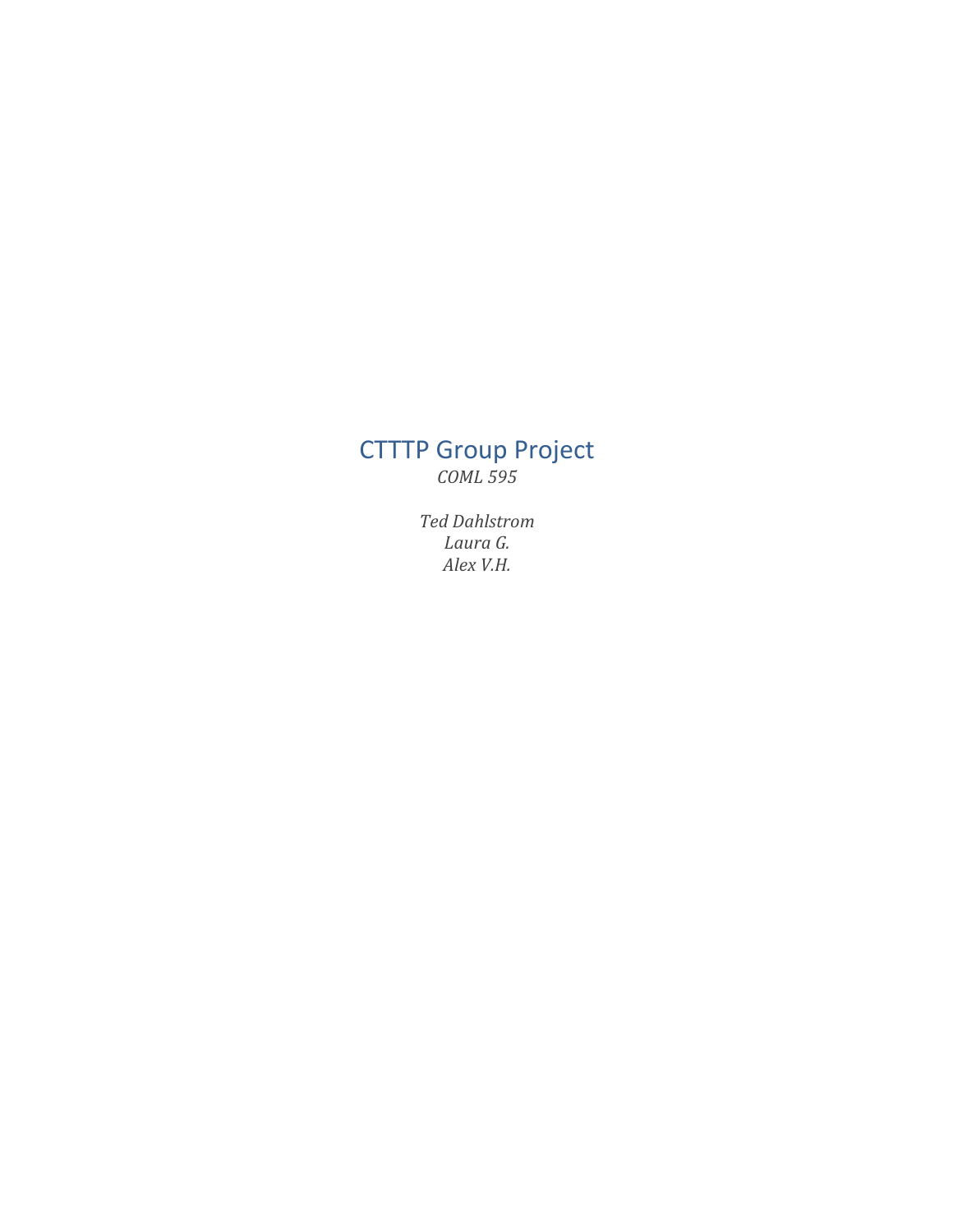## **Introduction**

Transportation is a social problem that directly impacts Americans on a more consistent basis than most issues. People rely heavily on transportation as a means to get to work and complete most daily errands. According to the Washington State Office of Financial Management  $(2016)$ , \$6.9 billion, or 7.4 percent of the current state budget, will be spent on transportation services and construction. In 2015, our nationwide transportation initiatives accounted for about 5 percent of overall state spending, making it the fourth-largest area of spending behind K-12 education, Medicaid and the Children's Health Insurance Program, and Higher education (CBPP, 2017).

Due to the impact that transportation has on the public, our group decided to focus on how cities and municipalities communicate with their citizens about important transportation issues. Cities and towns of all sizes face many challenges regarding how to manage competing transportation-related priorities while operating under a limited budget. The agencies' ability to effectively communicate their activities to the public is an important part of their success as a government agency, and the feedback they receive from citizens and interest groups helps them decide which projects and initiatives to prioritize.

Within the scope of this project, we decided to concentrate on three organizations--Washington State Department of Transportation (WSDOT), Seattle Department of Transportation (SDOT), and the City of Omak Public Works department. We set out to examine:

1. How the agencies manage competing interests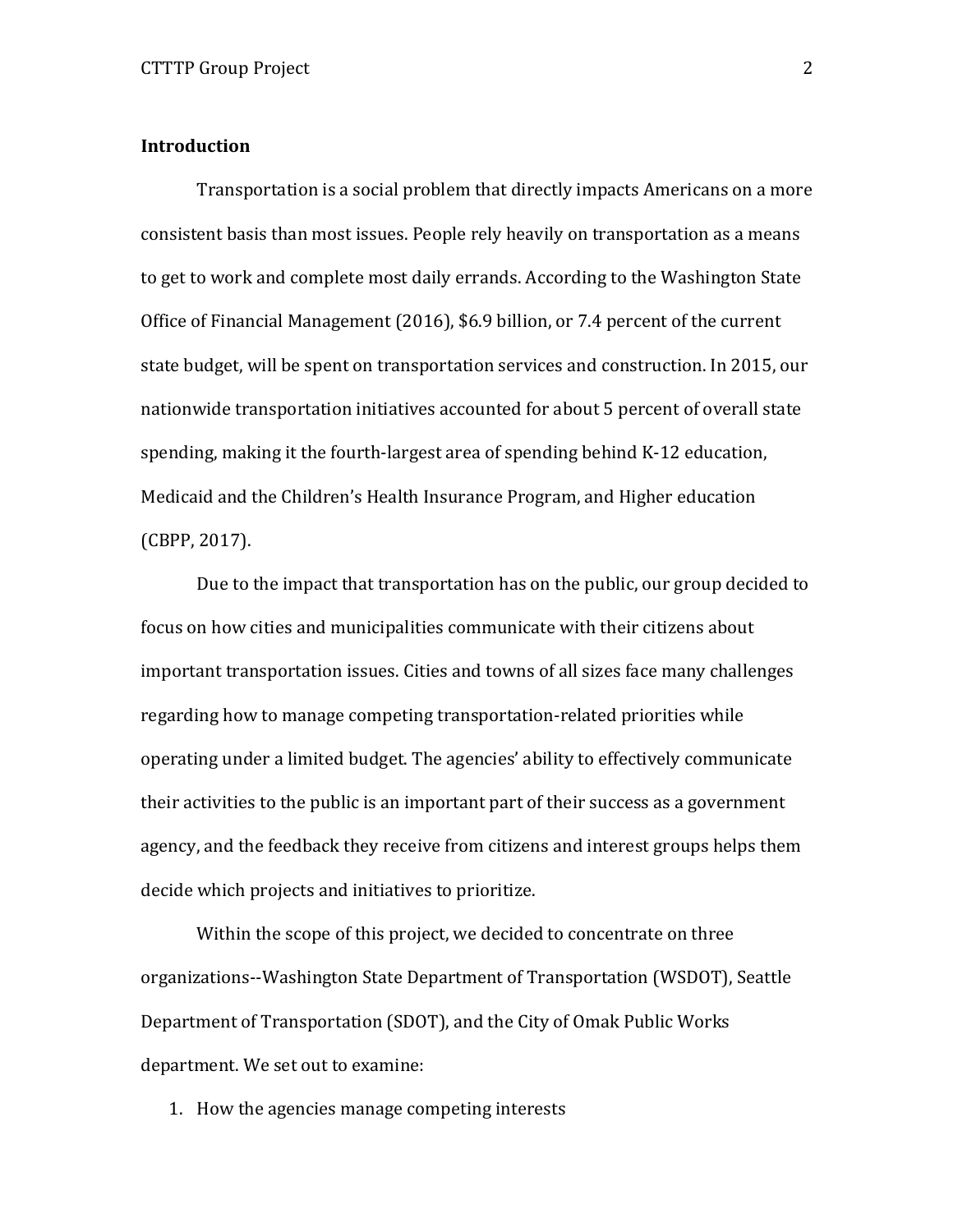- 2. How the agencies communicate with the public
- 3. What problems the agencies can solve by communicating effectively

These three agencies are a representative example of the transportation-related communication outreach done by states, cities, and rural towns.

## **Competing Priorities**

Each transportation department decides and prioritizes the projects and

initiatives that they will fund and execute. These are often tough decisions that

include the consideration of various factors. Hundreds of interest groups that

represent a myriad of public and private interests regularly engage with

government officials, in an attempt to prioritize their policy goals. Examples of

transportation-related interest groups in Washington state include:

- Sierra Club
- Port of Seattle
- Cascade Bicycle Club
- Associated General Contractors of Washington
- Washington State Labor Council
- Boeing
- Weyerhaeuser
- Washington Farm Bureau
- Washington Trucking Associations
- Mountains to Sound Greenway Trust
- Washington State Auto Dealers Association
- AAA Washington

Members of these interest groups, and many others, are directly and

indirectly impacted by transportation policy. Boeing's airplane manufacturing

business, for example, requires that many of its parts and finished products be

transported by truck between facilities in Western Washington. Timeliness is a top

priority for Boeing and in the event that a truck is stuck in traffic, it directly affects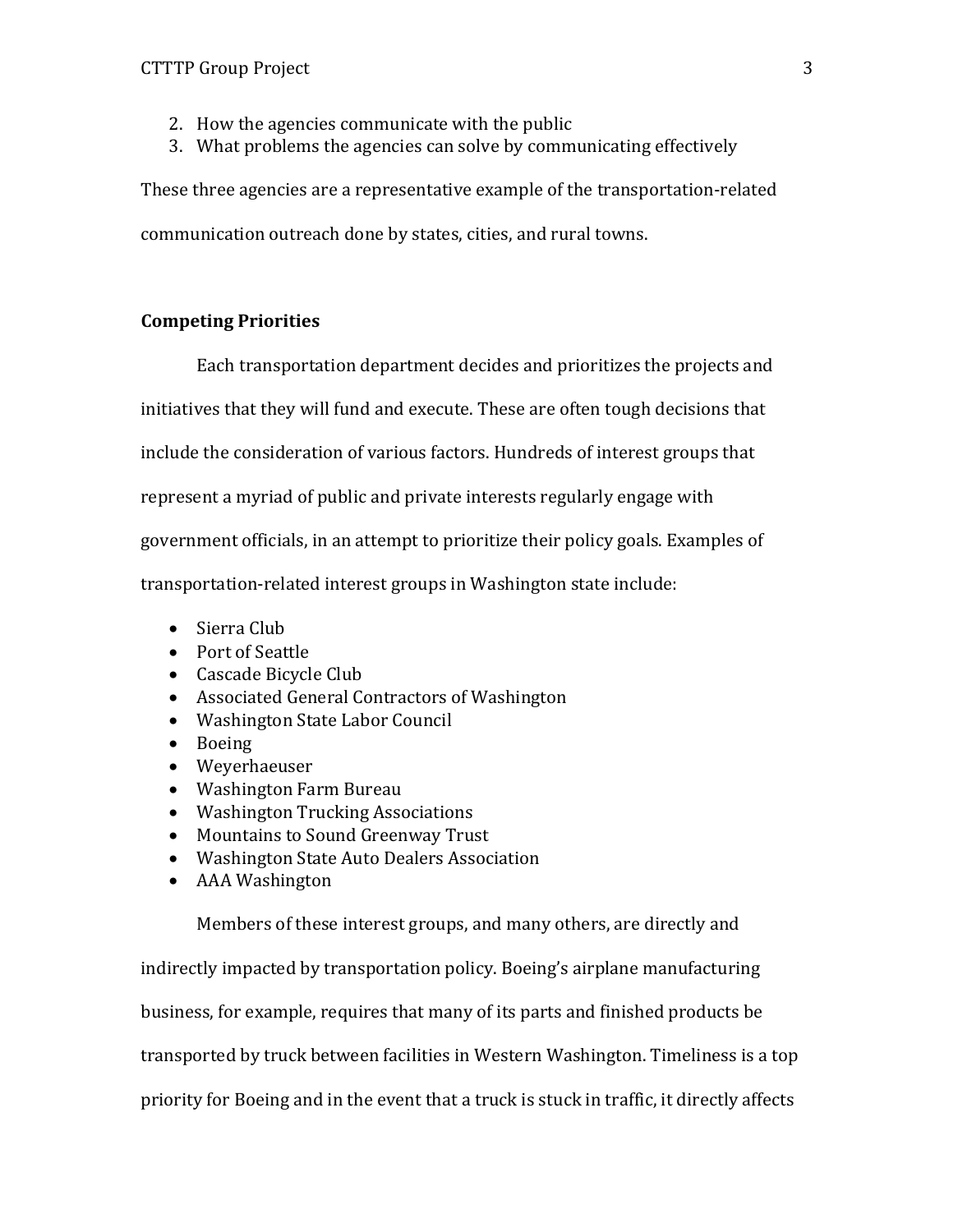#### CTTTP Group Project 4

the company's bottom line. Agriculture trucks are an example of a method of transportation that drives along rural highways from orchards to processing facilities. These agriculture companies rely on roads to get their products to market, which is directly impacted by statewide transportation policy.

How does a city transportation department navigate through all the competing priorities of interest groups? It is not easy. Every city and municipality has its own strategy for managing competing priorities and communicating with the public. The communications department of any local government agency is a busy place, considering many dynamics, from policy and political to geographic, when deciding what to share with the public and in what manner. Agency leaders decide to prioritize, based on the general interest of the constituents that are directly affected by their decisions.

WSDOT focuses on major highway construction projects and maintenance of the ferry fleet, as many Washingtonians use ferries and roads over other modes of transportation. WSDOT does, however, work to ensure that its projects are completed in an environmentally-friendly manner. This includes complete environmental impact evaluations, ensuring air and water quality protection in its strategies to create sustainable transportation in Washington.

Seattle Department of Transportation (SDOT) places a high priority on bus service and bike lanes due to the fact that many Seattle residents utilize the bus system or ride their bikes around the city. Building roads is not a priority because influential interest groups do not want more cars driving on more roads. The influence and priorities of interest groups has created a hostile political dynamic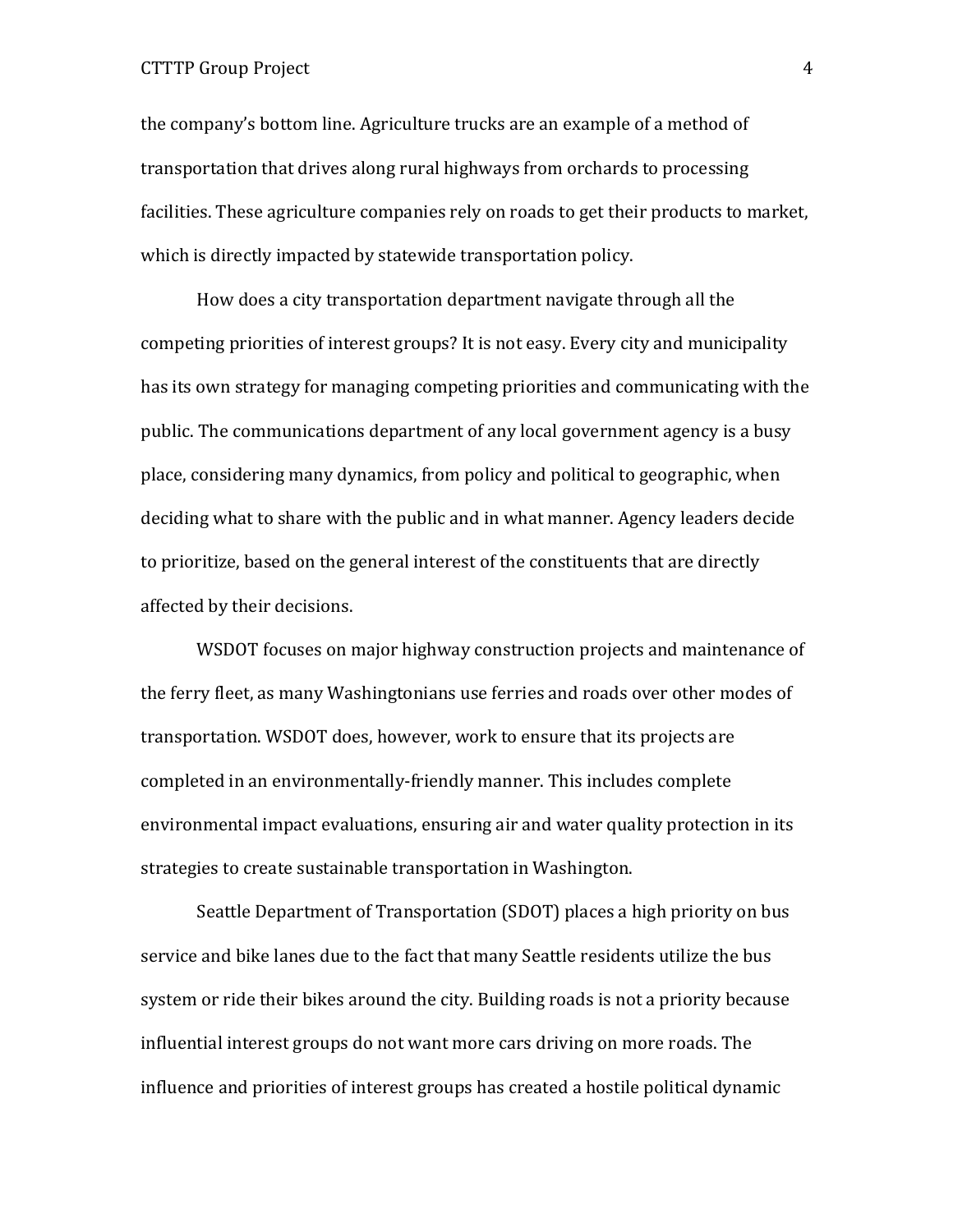### CTTTP Group Project 5

between drivers and those who oppose an increased reliance on cars. This argument is often framed as a social issue because many people in cities cannot afford to have a car and must rely on other forms of transportation. SDOT works to ensure its robust bus system reaches those who rely on it most, but others argue that priority comes at the expense of drivers who are stuck in traffic.

In Omak, roads are the top priority, including but not limited to when to repave roads and what new roads to build. Transportation is viewed as a social issue in Omak since people are completely reliant on cars to get around. Recognizing that all residents should have access to reliable, affordable transportation options, in 2015 Okanogan County, including Omak, created a transit service connecting Omak to other small towns throughout the area.

#### **Communicating with the Public**

WSDOT has a very robust communications department and they leverage it to communicate with the public in a variety of ways. Since it oversees the state's highways, railways and ferry systems, much of the information desired by the public focuses on construction projects and traffic delays. Keeping the public informed of the status of major construction projects is a significant part of WSDOT's outreach efforts. This is classically managed by posting updates to the WSDOT website, but officials also regularly send out tweets, post updates on Facebook, and produce videos for the WSDOT YouTube channel. Additionally, communication to constituents about traffic and transportation delays serves as a top priority. Typically, WSDOT sends tweets, text messages and posts on the official website.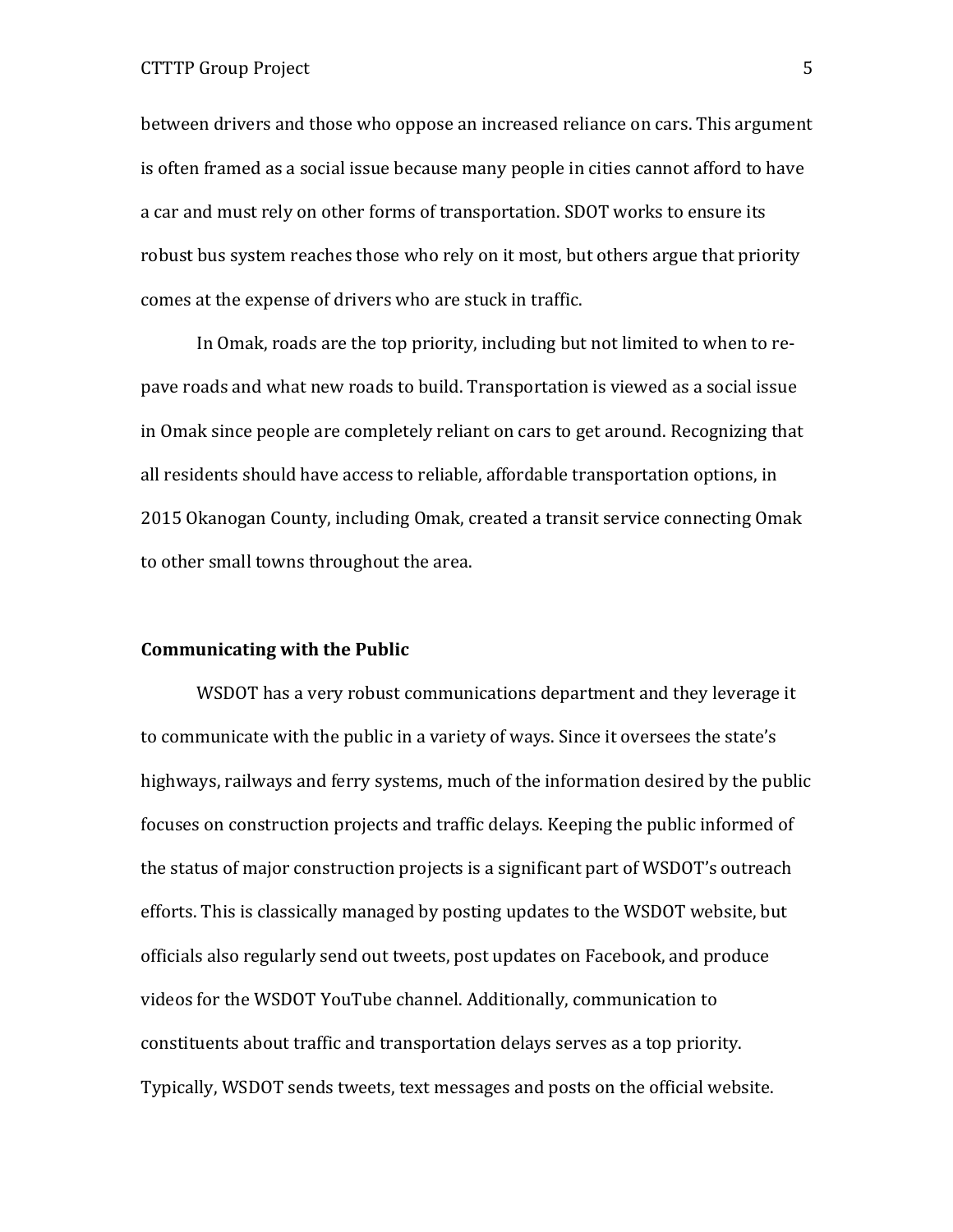Since WSDOT relies on the state legislature for funding, other types of communication with the public include budget requests and informing legislators and interest groups of projects that will be funded. Political considerations play a substantial role and WSDOT is keenly aware of the need for public support as well as support among legislators as its budget request is developed.

SDOT is one of the largest city agencies in Seattle, employing almost 900 people and managing a budget of \$491 million (City of Seattle, 2017). SDOT manages large construction projects, maintains roads, issues parking tickets and construction permits, creates bicycle lanes, collects revenue, regulates waterway passages, cleans roads, and engages in a variety of other duties that impacts residents. SDOT's communication outreach is vital to keep the public informed of these issues that affect them every day.

Like WSDOT, SDOT has a large team that creatively communicates construction and traffic updates to the public. Real-time traffic and construction alerts are effectively communicated via Twitter and the team has developed a smart phone app to keep people informed and out of traffic jams. Major construction projects are also directly communicated to the public and updated as construction is completed. In addition to traffic and construction alerts, assistance with finding open parking spots in real-time has proven helpful for frustrated drivers trying to navigate downtown Seattle. These initiatives assure the public that SDOT is working efficiently to alleviate traffic and other transportation issues.

The city of Omak has a public works department responsible for the maintenance of Omak's 33 miles of roadways and 5.2 miles of alleyways (City of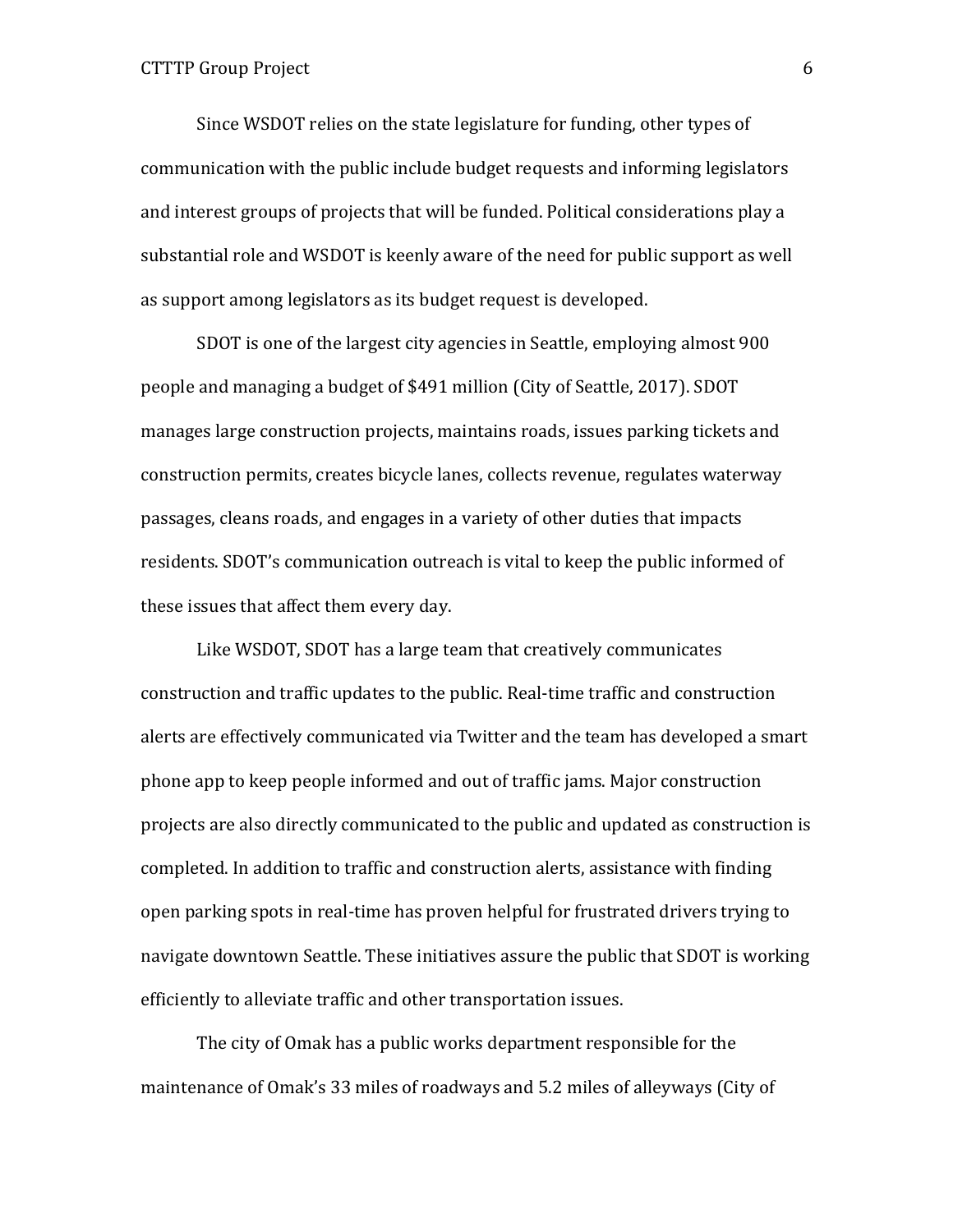Omak, 2017). Omak's population of 4,835 limits the need for a robust communications team; however, citizens do want updates on topics such as when the snow will be cleared from their road and what standards the city uses to evaluate and complete construction projects, items which are featured on the city's web site. Omak's transit system utilizes the latest technology, including a web site and smart phone app which displaying real-time bus schedules and status updates.

### **Solving Problems Through Effective Communication**

All municipalities manage their transportation infrastructure and communicate their efforts to their constituents. Clear communication can help to alleviate transportation issues by explaining efforts taken to solve existing problems and focusing on what will be done to mitigate future issues.

Anyone who has survived Mercer Street by the Amazon headquarters, waited in their car while a paving crew finished their work on US-97, traveled I-5 through Seattle or south to Portland, or waited hours for a ferry to Bainbridge Island or the San Juan Islands, is well aware that transportation departments in Washington have many problems left to solve. The major construction projects currently underway and new ferries put into service indicate that agency leaders are working toward improving our statewide transportation infrastructure.

Communicating those improvements to the public is a major part of the mission of these municipal agencies. Support among the public and management of competing interests is essential to the success of any transportation. A continual focus on protecting the environment also helps state and local transportation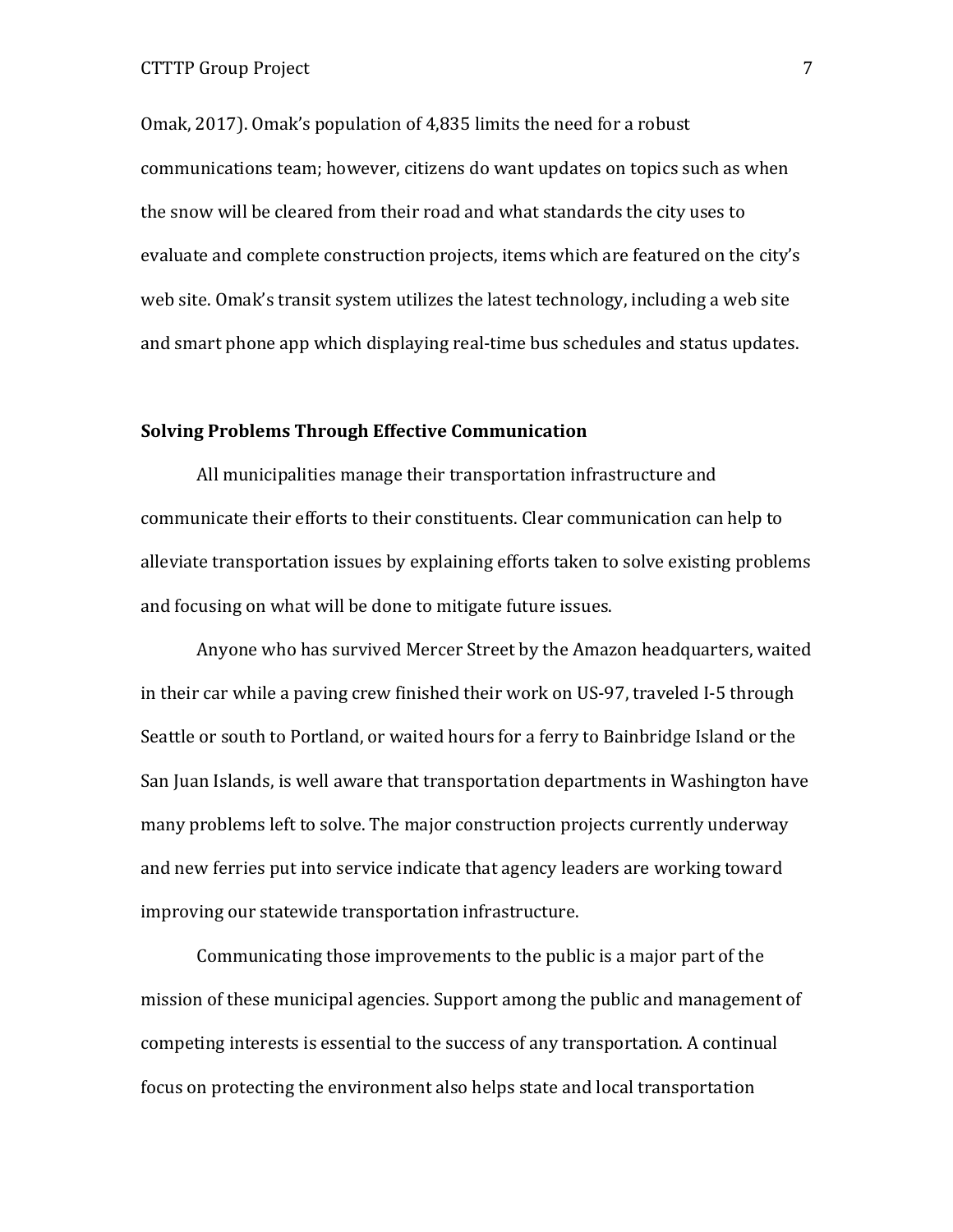agencies earn support among legislators and the environmentally conscious residents of Washington state. All government agencies may have their challenges and shortcomings, but their leaders clearly prioritize effective communication and outreach efforts.

## **Conclusion**

When asked to identify and examine a contemporary social problem, we were struck by the fact that transportation, as a social issue, was hidden in plain sight. If we asked ourselves how often the subject of traffic comes up in conversation, especially in a metropolitan city, the answer would be 'daily'. This section, in fact, was written on a Sound Transit bus en route to downtown Seattle. A bus whose schedule can be pulled up on any smart phone or computer and whose paper schedule is accessible at nearly every stop or depot. By providing simple communication services, entities such as WSDOT, SDOT and the City of Omak allow for people from all walks of life to get around.

We made the decision to focus on three questions:

- 1. How the agencies manage competing interests
- 2. How the agencies communicate with the public
- 3. What problems the agencies can solve by communicating effectively

These questions focus around two basic problems that are commonly faced by many organizations: prioritization and communication of that priority. In a typical organization, this is done from the top-down. Executives or senior leadership will determine the strategic goals and then instruct employees to execute on those strategic goals. Operating a government agency, at the macro-level, can be similar.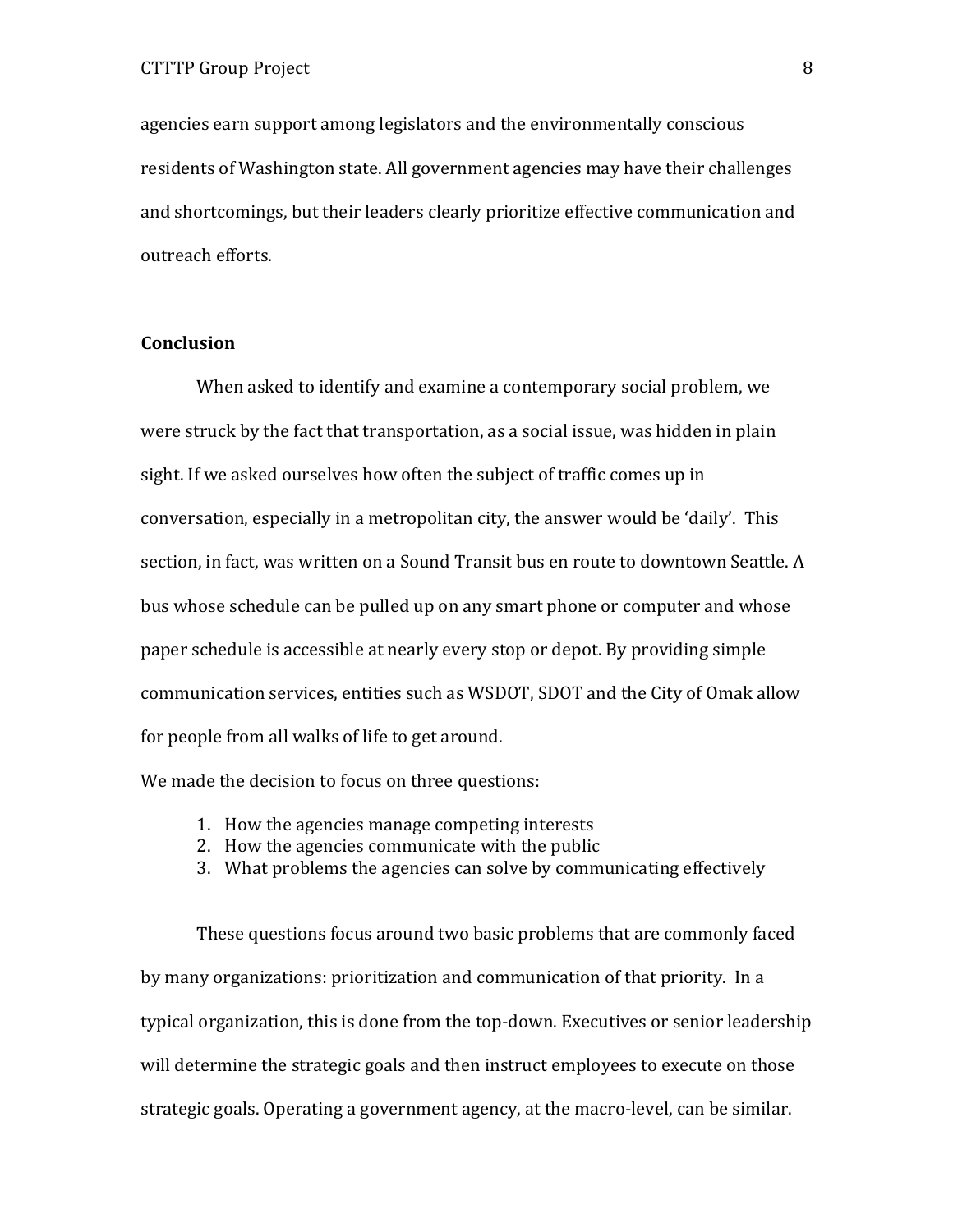Generally, senior leadership, be it a Mayor, agency director or Governor, will determine those goals and the mid-level employees will execute their strategic goals.

When asked to theorize how communication can add possible new insights into solving this problem, it would be worth noting that the problem we should be solving isn't the day-to-day communication to those who are commuting, but rather how the strategic priorities are set, and then communicated. As students of communication, it is easy to critically look at any organization and think critically of their communication strategy. The key, however, is understanding the nuances. Who are their constituents; what information is critical to be communicated; what is the appetite in the senior ranks for transparency? These questions, among others, provide the framework for clear communication within any organization. By taking the time to answer these questions, the ability to effectively communicate grows significantly.